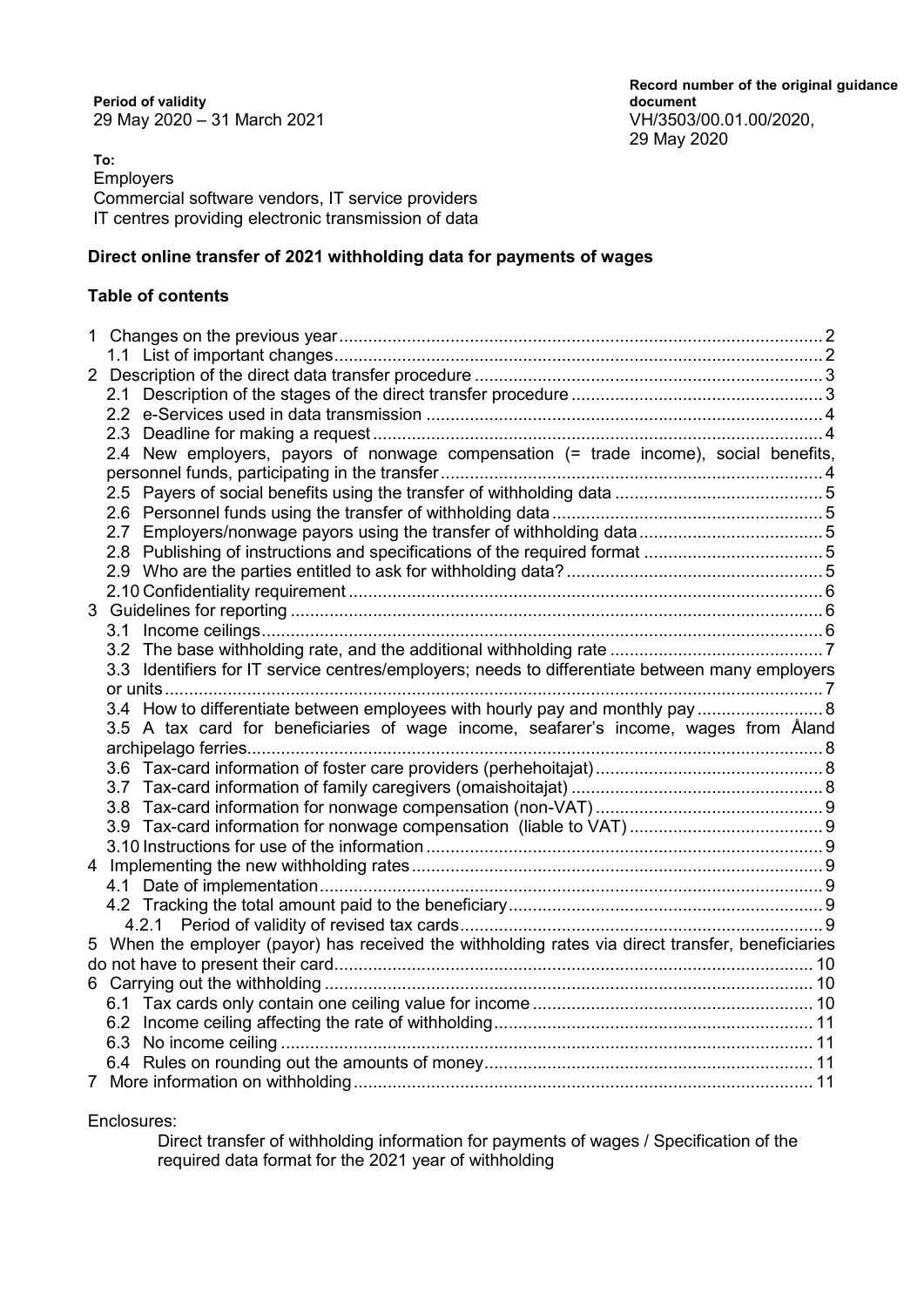#### **Direct online transfer of 2021 withholding data for payments of wages**

This translation in English is not official. For official guidance, refer to the original instruction memoranda in Finnish and Swedish, record no VH/3503/00.01.00/2020.

This document discusses the process of direct data transfer for the 2021 year concerning withholding rates. The answer files that the Tax Administration sends back to the employers contain information for basic tax cards. The percentage rates displayed are the withholding rates to be applied to wages, and to income consisting of family caregiver's fees, foster care provider's fees, reimbursement for expenses, nonwage compensation (with VAT or without VAT), and social benefits. They can be applied on other types of earned income as well. This requires that the provisions of the Prepayment Act, the Prepayment Decree, and the Official Decision of the Finnish Tax Administration on the Methods and Rates of Withholding are followed.

### <span id="page-1-0"></span>**1 CHANGES ON THE PREVIOUS YEAR**

Several changes were made to the 2021 guidance and the 2021 specification of the required data format.

#### <span id="page-1-1"></span>**1.1 List of important changes**

Updates were made to the guidance on how to sign in securely. For more information on how filers must identify themselves electronically, on the requirements on the Role to be selected, and on the information flow's check routine for authorizations, [click](https://www.ilmoitin.fi/webtamo/sivut/IlmoituslajiRoolit;jsessionid=3E2A091D1B46C512726DAD05C4B96D3D?kieli=en)  [here.](https://www.ilmoitin.fi/webtamo/sivut/IlmoituslajiRoolit;jsessionid=3E2A091D1B46C512726DAD05C4B96D3D?kieli=en)

Direct transferring is now available for the withholding rates necessary for payments of nonwage compensation (=trade income), either to non-VAT liable or to VAT liable beneficiaries. Specific tax cards are made out for those who receive this type of income. This means that the rate  $-$  and the ceiling amount  $-$  of the card for wage income is no longer affected by the nonwage compensation that may be received.

The following new request categorisation values are added (for position 51):

- 5 = nonwage compensation (non-VAT) withholding rate
- 6 = nonwage compensation (liable to VAT) withholding rate

The identity code of the payor of nonwage compensation is given in pos. 37-49, same as the employer's identity code.

In the same way, the role (in position  $53 = 3$ ) is the same as the employer's role.

Request files concerning nonwage (liable to VAT) will only receive the withholding rate in their answer file (positions 92–95). Payors must withhold tax on the net amount only, not on the value-added tax.

Request files concerning nonwage (non-VAT) will receive the withholding rate (pos. 92–95), the income ceiling value (pos. 96–106), and the additional withholding rate (pos. 107–110).

See section 18 of this specification for the Tax Administration's calculation formula for the income ceiling (pos. 96–106), which is a proportionalized during 1 February – 31 December 2021.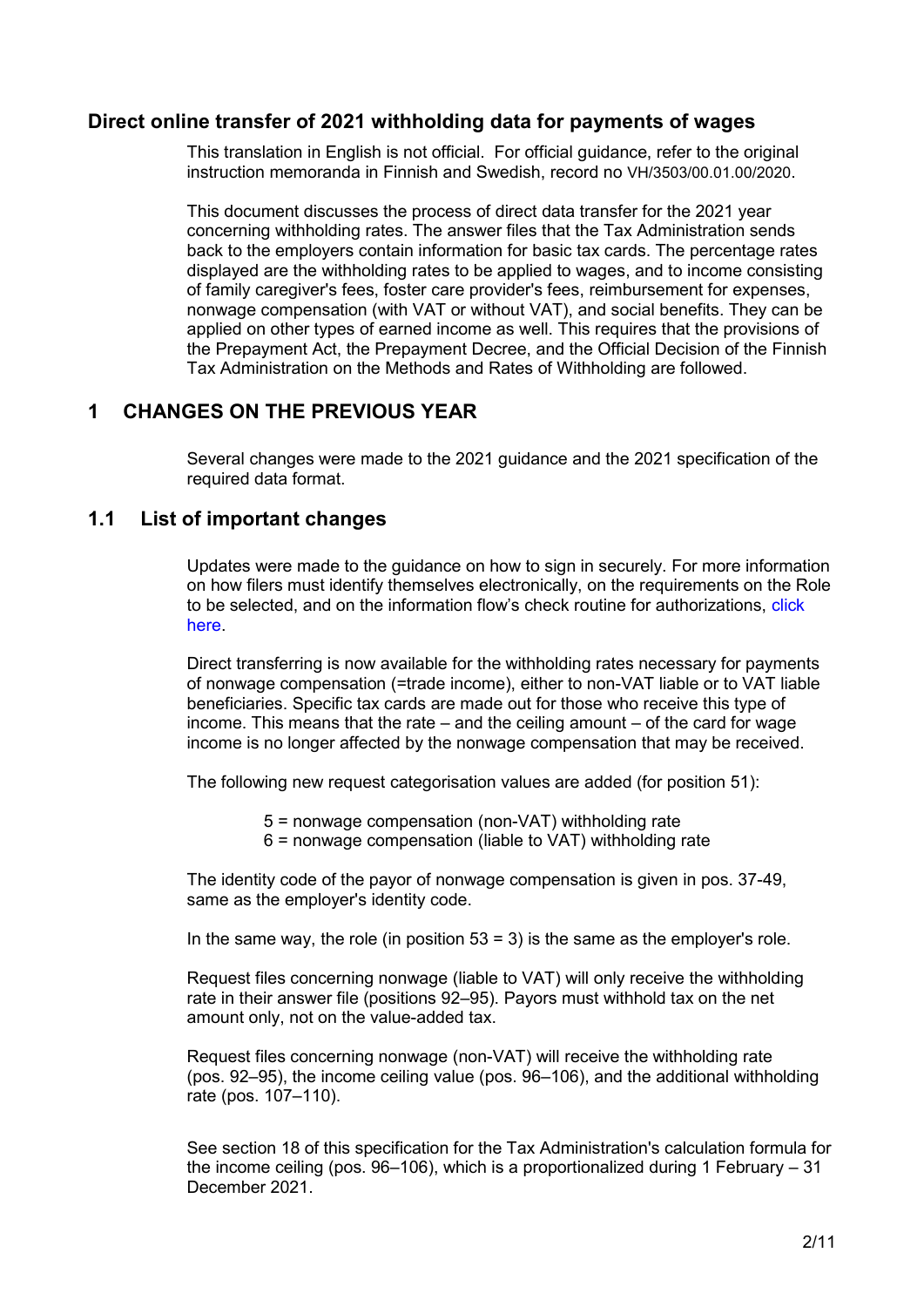This specification sets out the requirements of file formatting that come into force 29 September 2020 and continue to be in force until a new version of this specification is released.

Employer's deadline for sending request files ends on 15 February 2021. This is because some employees are paid wages only at the end of the month. New tax cards will be effective from 1 February 2021. Employers should send their request files early enough so they can receive the answers on time and also check them. There may be some employees whose withholding information is not included in the answer file. In these circumstances, the employer should contact the employees not included in the answer in order to ask them to present their revised tax cards to the employer. The most frequently occurring reason for an employee to not be included the answer file is that the Tax Administration has not prepared a tax card for the category of income that the request file refers to. In this case, the individual employee must first submit the amounts of his or her income and deductions for the year in order to get a tax card from MyTax, from the Tax Administration's telephone service, or from a tax office.

A new value explanation has been added to "Payor is" (position 53): "3" – Employer or Payor of nonwage compensation. Employers that pay wages can enter "3" or leave the position blank. The answer file going back to the payor will be tax-card information for employers' tax cards on wage income.

Payor of nonwage compensation (trade income) can enter "3" or leave the position blank. The answer file going back to the payor will be tax-card information for nonwage compensation (non-VAT or liable to VAT)

Payors that pay out social benefits must enter "1" as the value of "Payor is". In this case, the answer file will be tax-card information for tax cards, designed for payors of social benefits.

If a personnel fund is the payor, it must enter "2" as the value of "Payor is". It must indicate the Business IDs of the employers for which it pays personnel-fund units under "Employer's Business ID" (positions 37-49).

The document now refers to year 2021.

# <span id="page-2-0"></span>**2 DESCRIPTION OF THE DIRECT DATA TRANSFER PROCEDURE**

#### <span id="page-2-1"></span>**2.1 Description of the stages of the direct transfer procedure**

The process discussed in this document is that the Finnish Tax Administration sends the employees' withholding rate information to employers, to payors of social benefits, or to personnel funds. The Tax Administration delivers the withholding information on the basis of requests made by employers concerning individual workers, by payors of social benefits concerning individual recipients, or by personnel funds concerning individual fund members. Requests must comply with the specification of the required format and they must be submitted to the Tax Administration online. The employer, payor of benefits, or personnel fund must complete the request file as specified and give sufficient identification data for each worker.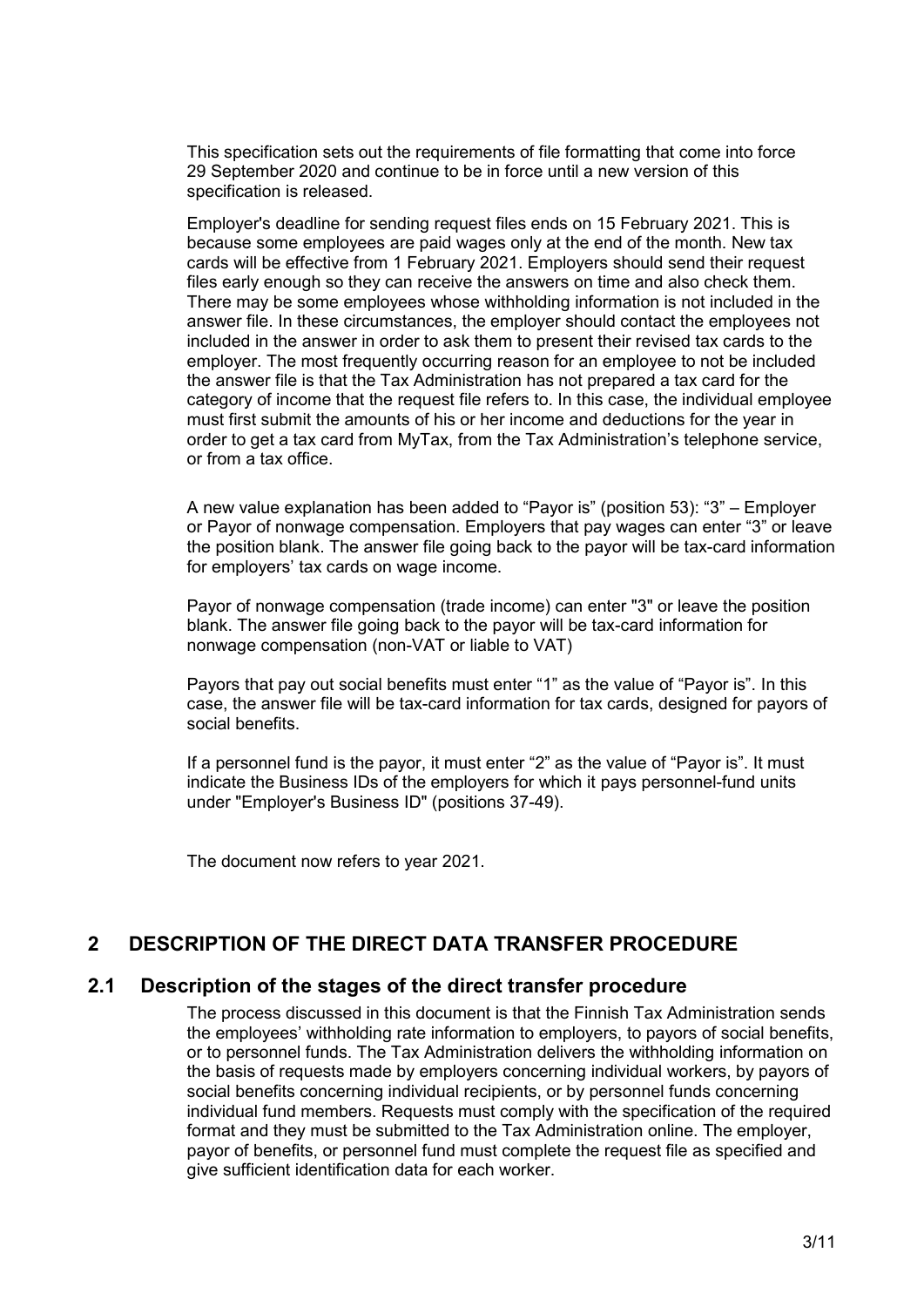We send back our answer files to employers, benefit payors, personnel funds, using the same data transfer service as they had used.

#### <span id="page-3-0"></span>**2.2 e-Services used in data transmission**

To send the data to us, use the ilmoitin.fi gateway maintained by the Tax Administration, or use a service offered by a Tyvi service provider. Filings via any other data medium such as a CD-rom or a USB memory device are not accepted. More information on electronic filing is available at [ilmoitin.fi](https://www.vero.fi/en/About-us/information_and_material_on_taxatio/it_developer/) and [tyvi.fi\\_en.](https://www.tyvi.fi/c/ec/tyvi-r5-auth?s=nUsuvQFxPjdlM7f&_lang=en)

In order for the data transmission to succeed, the payor's accounting software must be able to create files that comply with the requirements of the Specification. It is the responsibility of commercial software vendors or system administrators to make sure of this. It is the responsibility of the employer, other payor, or his representative that the e-file is successfully sent either via Ilmoitin.fi or via Tyvi services.

Commercial software vendors must run the necessary checks (at Ilmoitin.fi > *Check*) on the files before sending them for the first time. This step will ensure a secure and problem-free transfer of data.

Send your filing to the Tax Administration only once. It is the responsibility of the party submitting the details to ensure that the data are correct.

To sign in securely to the e-Services, the employer or IT service centre must obtain a User ID and/or authorisation from the company they represent. Tax Administration eServices require secure sign-in. For more information, please visit the [suomi.fi](https://www.suomi.fi/frontpage) or [yritys.tunnistus.fi](https://yritys.tunnistus.fi/) websites.

We send back our answer files to payors using the same data transfer service as they had used. In accordance with our current plans, we start sending back the answer files in mid-December. The data is sent back to requesters as soon as it is ready.

Specifications are on a separate memorandum, listing all the required data elements and explaining the structure and formats of the request file.

#### <span id="page-3-1"></span>**2.3 Deadline for making a request**

Employers and others must submit their requests by **15 February 2021** to the Tax Administration.

#### <span id="page-3-2"></span>**2.4 New employers, payors of nonwage compensation (= trade income), social benefits, personnel funds, participating in the transfer**

New employers, other payors of nonwage compensation and benefits, or personnel funds, participating in the direct online data transfer process need not send any advance notice to the Tax Administration. There is no need to sign a contract with the Tax Administration when you participate in the online data exchange with requestand-answer files for the first time. However, participants must closely follow the instructions and the updates made to them.

The Finnish Tax Administration's contact information can be found in the specification of the required data format.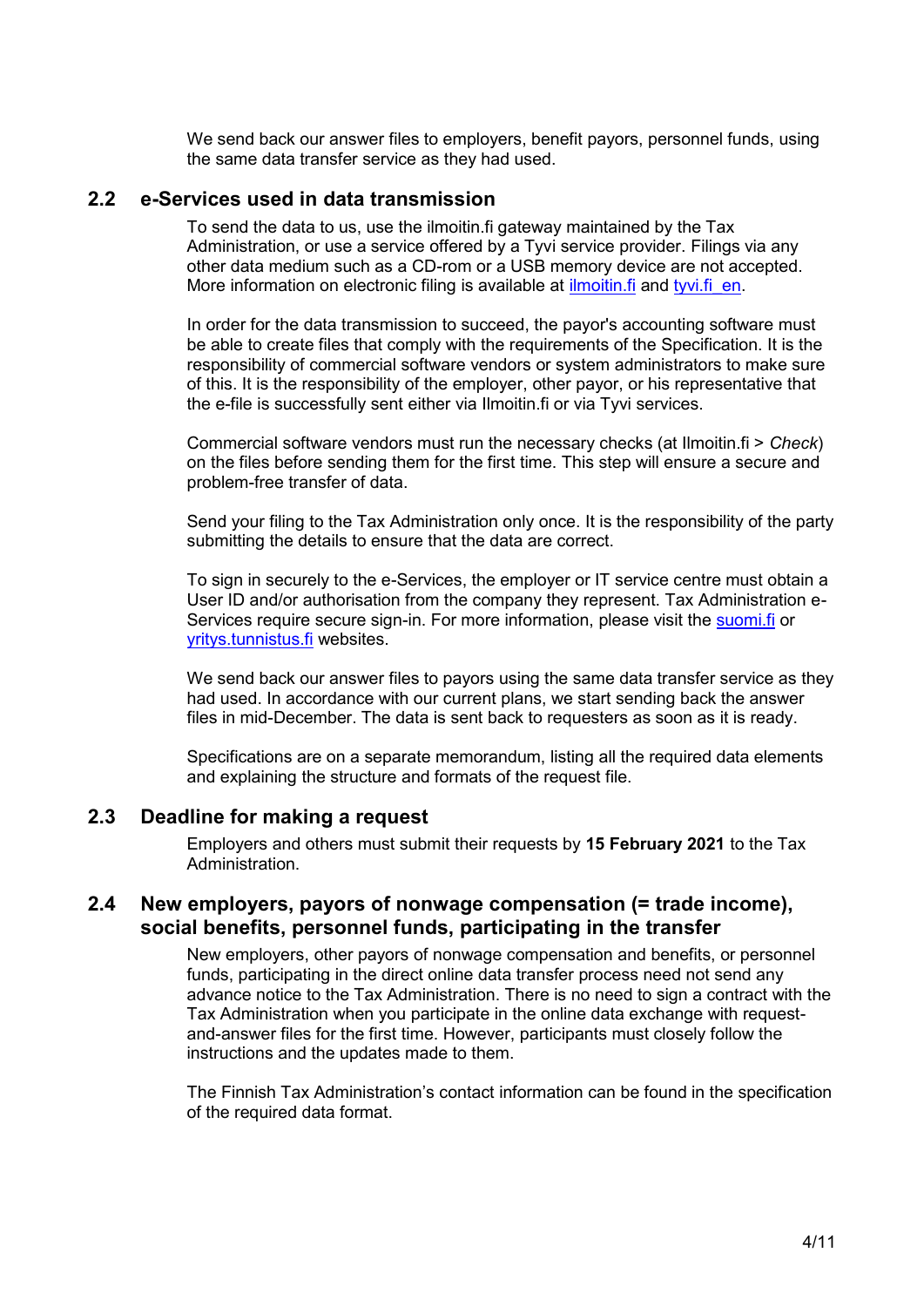### <span id="page-4-0"></span>**2.5 Payers of social benefits using the transfer of withholding data**

If you are a payor of taxable social security benefits, unemployment relief, insurance indemnities or comparable taxable benefits, you should give "1" as the value of (position 53 –) "Payor is". Employers or nonwage-compensation payors must not enter value "1" – they can enter "3" or leave the position blank.

#### <span id="page-4-1"></span>**2.6 Personnel funds using the transfer of withholding data**

If you are a payor of taxable personnel-fund units, you should give "2" as the value of (position  $53 -$ ) "Payor is".

In addition, position 37-49 must in the case of a personnel fund contain the employer's Business ID to indicate the underlying employer i.e. the employer for which the fund unit is going to be paid out.

If the payor is an employees' mutual fund, it must apply the additional rate of withholding. This is because the direct-transferred information on withholding rates relates to the basic tax cards intended for employers that pay out wages.

Under § 12 of the prepayment decree (Ennakkoperintäasetus (821/2018)), the amount to be withheld on a fund share or profit-surplus, paid out by an employees' fund, must be calculated at the additional rate. This rate is stated on the recipient's tax card. Alternatively, the amount can be calculated as instructed by a revised tax card, which has been issued expressly for this purpose, and a basic withholding rate, an additional rate, and an income ceiling are stated on that card.

### <span id="page-4-2"></span>**2.7 Employers/nonwage compensation payors using the transfer of withholding data**

Employers that pay wages and other payors that pay nonwage compensation i.e. trade income can enter value "3" into "Payor is" (position 53) or leave that position blank.

### <span id="page-4-3"></span>**2.8 Publishing of instructions and specifications of the required format**

Instructions and Specifications are posted each year at tax.fi > About us > > Information and material on taxation > [IT\\_developers](http://www.vero.fi/fi-FI/Syventavat_veroohjeet/Sahkoinen_asiointi/Kehittajat) > [Data\\_format\\_specifications](http://www.vero.fi/fi-FI/Syventavat_veroohjeet/Sahkoinen_asiointi/Kehittajat/Tietuekuvaukset) > [Direct data transfers and other e-filings.](https://www.vero.fi/en/About-us/information_and_material_on_taxatio/it_developer/data-format-specifications/specifications__direct_data_transfers_a/)

Instructions are issued in new versions every year, because there is some variation from year to year due to the irregularity associated with withholding rates, their dates of coming into force, and the deadline dates for the filing of direct-transfer requests. Commercial software vendors, payors of pensions and all other preparers of request files should therefore adapt to regularly occurring changes of data formats every year. Ordinarily, the updates of instructions and guidance are published in August or September.

### <span id="page-4-4"></span>**2.9 Who are the parties entitled to ask for withholding data?**

The Tax Administration delivers withholding rates by direct online transfer to employers under section 17 (1), paragraph 1 of the Act on the public disclosure and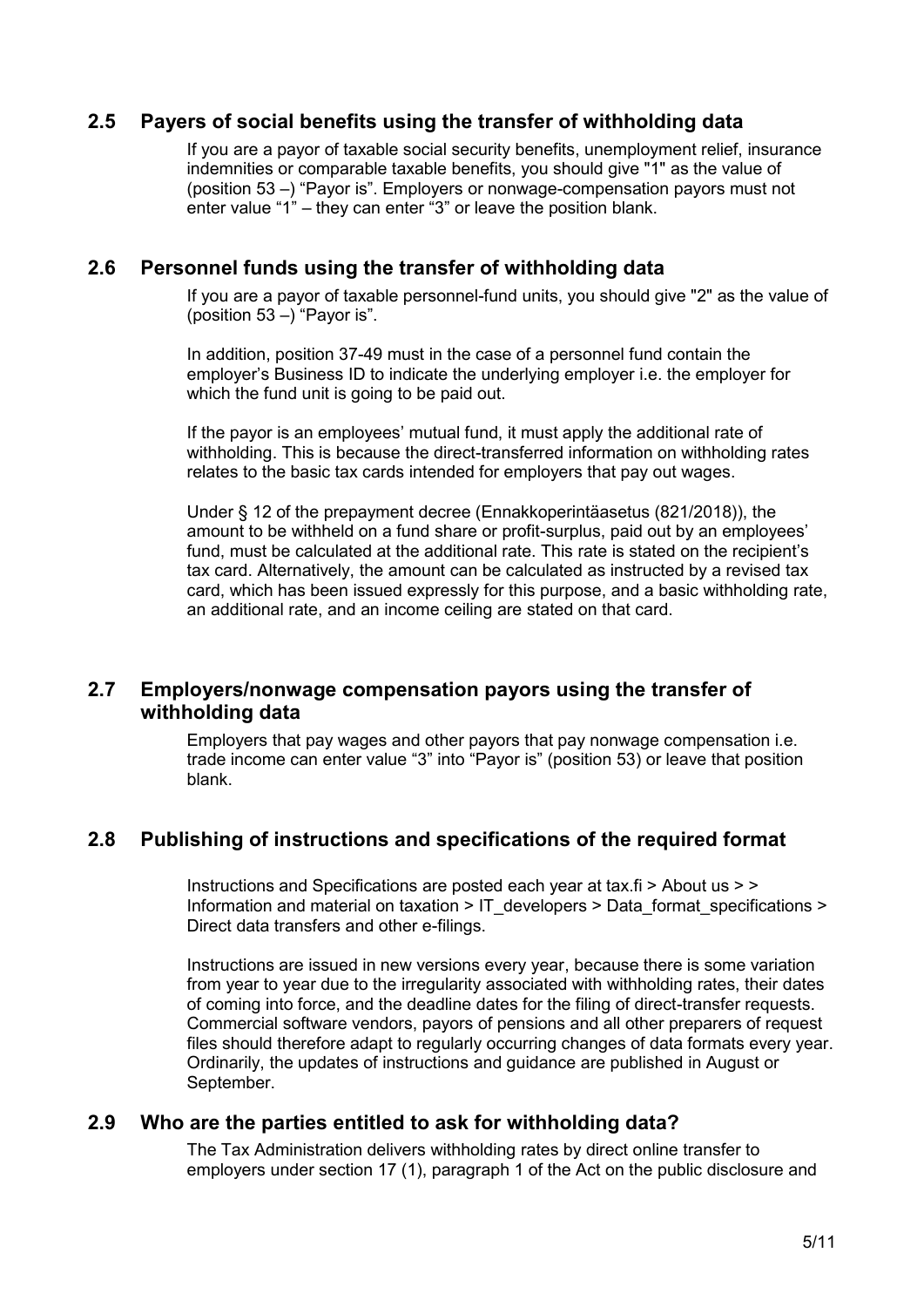confidentiality of tax information (1346/1999). Notwithstanding the confidentiality obligation, the Tax Administration may disclose information to employers or other payers on the withholding tax rate and other information required for payment of withholding tax related to taxpayers as specified by the employer/payer.

Employers have the right to collect the data that are needed for withholding, and the right to store such data in their payroll accounting systems. The request filing must be limited to cover the individuals who actually work for the employer at the time when the withholding data is in force. If any organisation or individual maintains a register in such a way that neglect is evident with respect to the protection of personal information of natural persons within the meaning of the EU General Data Protection Regulation 2016/679 (GDPR) and the Finnish Data Protection Act (1050/2018), it is regarded as a punishable offence involving an obligation to pay damages.

### <span id="page-5-0"></span>**2.10 Confidentiality requirement**

The withholding data transmitted to the payors are confidential. Pursuant to § 12 of the Act on Public Disclosure and Confidentiality of Tax Information, they may not be used for any other purposes than what is their intended purpose. The only permissible purpose is the withholding of tax.

Provisions on non-disclosure and prohibition of information misuse are found in § 22 and § 23 of the Act on the Openness of Government Activities (621/1999). Anyone processing the information must keep it confidential under the provisions of the legislation. They must not use it for their personal benefit or for the benefit of another, nor to the detriment of any third parties.

Whoever handles individual taxpayers' (=employees') withholding data must also consider the obligations of the Controller of a database within the meaning of the EU General Data Protection Regulation 2016/679 (GDPR) and the Finnish Data Protection Act (1050/2018), including the obligation to adhere to the agreed purposes of use, the obligation to protect the data and the obligation to inform the individuals whose data is being captured.

When any information becomes obsolete and unnecessary, delete it from the system.

The confidentiality requirements under the GDPR and the Data Protection Act concern all those who handle withholding data at employer companies, accounting firms or IT centres.

The database of the Tax Administration makes a log of the users who send in request filings and of the employers (and others) who have been given the withholding data.

### <span id="page-5-1"></span>**3 GUIDELINES FOR REPORTING**

#### <span id="page-5-2"></span>**3.1 Income ceilings**

The tax-card calculation causes all cards to have only one ceiling value, applicable on wages, seafarer's income, Åland's ferry income, social benefits, depending on the type of income defined under Request category – position 51. Positions 62 to 71 include a single income ceiling that will remain in force for the entire period of validity of the card.

Income in the form of family caregiver's fees, reimbursement for expenses, foster care fees and nonwage compensation (non-VAT) has the ceiling value in positions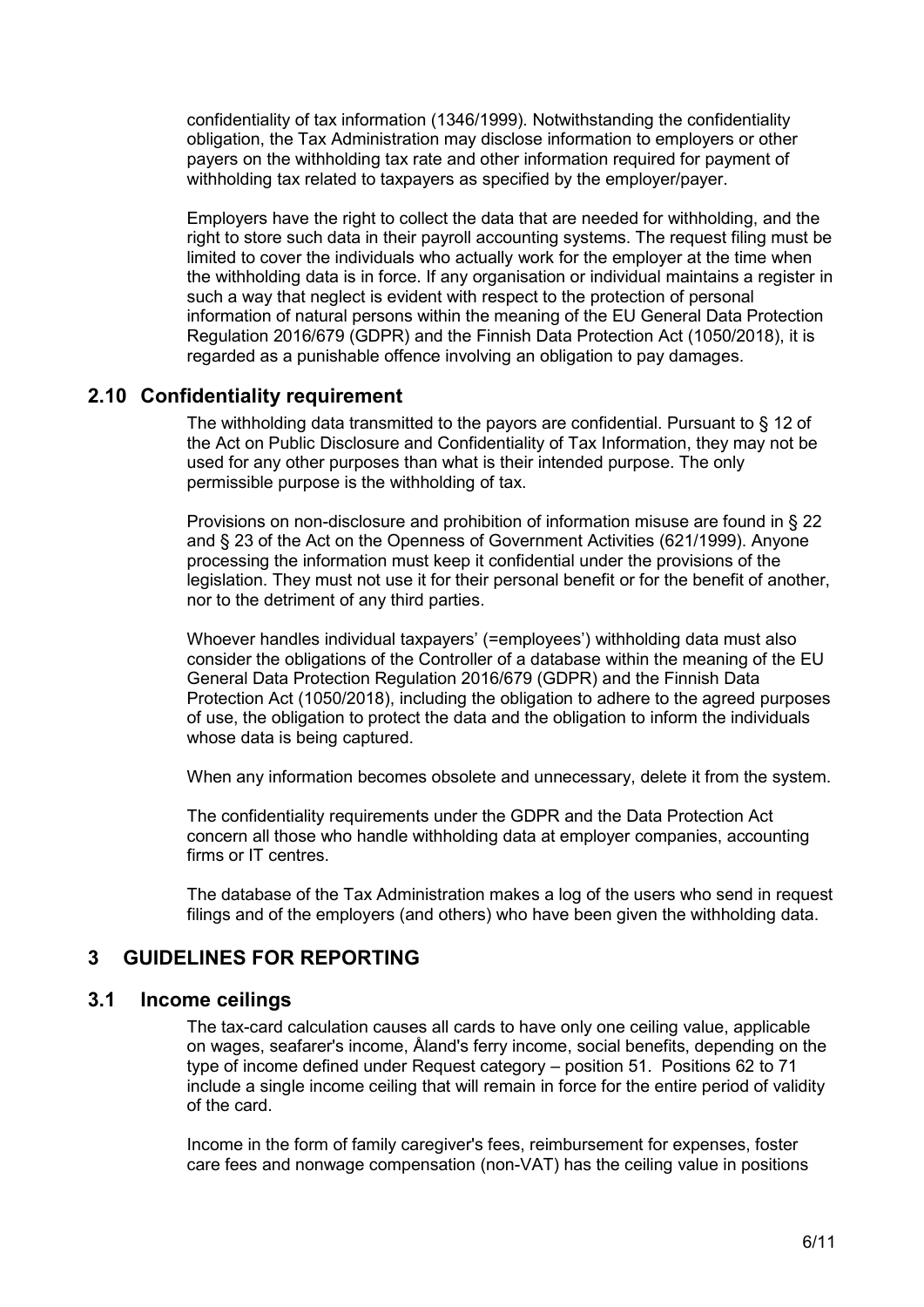96–106 in the answer file (in accordance with types of income defined in the request file under Request category – position 51.

In the case of nonwage compensation (VAT-liable), no income ceiling is indicated.

## <span id="page-6-0"></span>**3.2 The base withholding rate, and the additional withholding rate**

The answer file indicates the rates for basic withholding and additional withholding as percentages – decimal figures – containing one decimal point. At present, and contrary to earlier practice, the answer file contains decimal separator characters, for example: 25,5

## <span id="page-6-1"></span>**3.3 Identifiers for IT service centres/employers; needs to differentiate between many employers or units**

All requests must contain both the Business ID of the party that requests the information and the Business ID of the employer. Both identifiers are required. Only the currently valid, officially issued Business IDs can be used as identifiers. You cannot identify any requester with a Business ID that is no longer valid. *Any party requesting data transfer* must give their Business ID or sub-accounting unit ID. They cannot identify themselves with a personal identity code. *Employers* either give their Business ID, their sub-accounting unit ID or their Finnish personal identity code. However, the primary identifier for all employers is the Business ID. The use of a Finnish personal identity code is only permitted if no Business ID has been issued to the employer.

If the employer has not engaged the services of an IT centre, they must have a Business ID. In this case, the employer's Business ID must be entered twice — first as the party asking for data transfer, and then as the employer.

The Tax Administration prepares a single answer file that corresponds to the setup of the request file in its entirety.

IT centres can make use of the employers' Business IDs when they pass on the data to each employer. Filers may enter any other pertinent data for purposes of differentiation in position 50 (employees with hourly pay =1, and employees paid monthly =2), in position 52, or in positions 54 to 61. The Tax Administration does not use or alter the data content of these positions.

> **Example 1:** Employer asks for withholding data, without engaging the services of an IT service centre for sending the request file to the Tax Administration. The employer must enter its company Business ID as the "party requesting data transfer" (positions 24 to 36), then entering it again as the "Employer's Business ID" (positions 37 to 49).

Entries:

Positions 24 - 36 0333333-2 (company Business ID) Positions 37 - 49 0333333-2 (company Business ID)

**Example 2:** An IT software service centre handles the online information interchange for many corporate clients that are employers. The IT centre enters its Business ID as the "party requesting data transfer" i. e. the filer (positions 24 to 36). Then it enters the client employers' Business IDs as "Employer's Business ID" (positions 37 to 49) as appropriate, according to who the employer of the employee being requested is.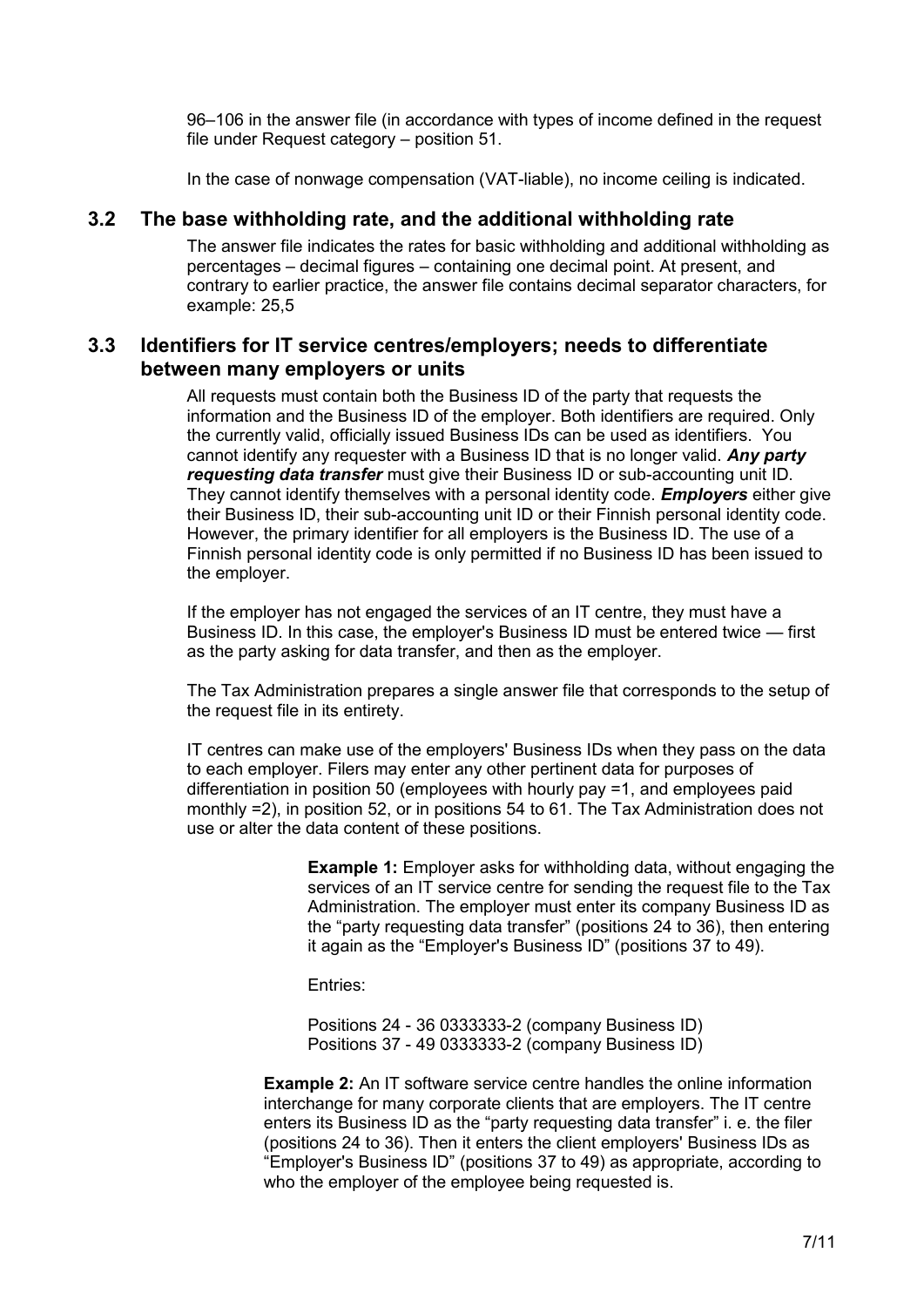Entries:

For the first employer: Positions 24 - 36 0123456-2 (company Business ID of the IT centre) Positions 37 - 49 0333333-7 (the client's i.e. the first employer's Business ID)

For the second employer:

Positions 24 - 36 0123456-2 (company Business ID of the IT centre) Positions 37 - 49 0444444-2 (the client's i.e. the second employer's Business ID)

### <span id="page-7-0"></span>**3.4 How to differentiate between employees with hourly pay and monthly pay**

Employers who want to differentiate between employees paid on an hourly basis and those paid on a monthly basis can use the additional space in the request file. In this case, the Tax Administration will only send one answer file, which either the employer or the IT centre must then sort out between the different employees.

### <span id="page-7-1"></span>**3.5 A tax card for beneficiaries of wage income, seafarer's income, wages from Åland archipelago ferries**

When making the request, the employer either asks for withholding data, filling in position 51, either for pay from employment for non-seafarers (1) or for seafarer's income (2) or for pay received for working on board the Åland Islands ferry (4).

In the answer file, the Tax Administration delivers the withholding data for the type of income requested. The positions 62-73 in the answer file contain one income ceiling for wage income or seafarer's income. Its positions 75-78 indicate the basic withholding percentage rate, and its positions 86-89 – the additional rate.

In the case of pensioners who are beneficiaries of wage income, the tax card issued to them is a similar card with one income ceiling i.e. a card comparable to the tax card of a full-time wage earner.

### <span id="page-7-2"></span>**3.6 Tax-card information of foster care providers (perhehoitajat)**

Municipalities that pay compensation to foster care providers (foster care provider's fee + reimbursement for expenses) can submit requests for withholding data with the categorisation value "3" (position 51) "Request for withholding data on a family caregiver's fee, a foster care provider's fee, and reimbursement".

If the answer file contains a withholding rate, an income ceiling, and an additional percentage, the payer municipality can withhold tax on the care provider's pay according to that information. If the foster care provider presents a revised tax card for foster care provider's fee, the revised card is to be used. If the system does not return any answer file, the foster care provider must be asked to present their tax card.

# <span id="page-7-3"></span>**3.7 Tax-card information of family caregivers (omaishoitajat)**

Municipal entities that pay compensation to family caregivers can submit requests for withholding data with the categorisation value "3" (position 51) "Request for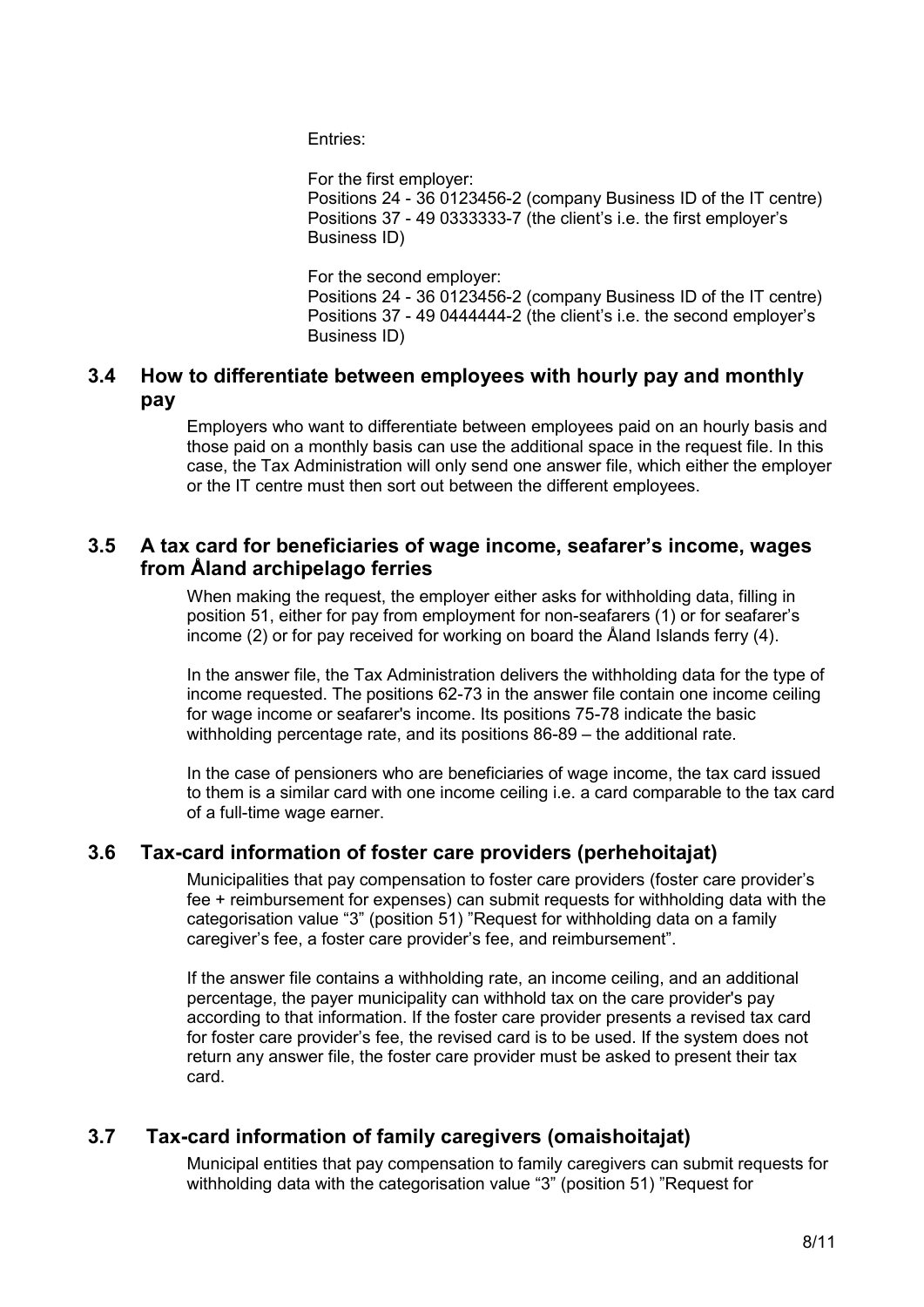withholding data on a family caregiver's fee, a foster care provider's fee, and reimbursement".

#### <span id="page-8-0"></span>**3.8 Tax-card information for nonwage compensation (non-VAT)**

Payors of nonwage compensation (to non-VAT-liable beneficiaries) can now ask for withholding rates. The category (position 51) for these requests is "5" — Nonwage compensation (non-VAT) withholding rate".

### <span id="page-8-1"></span>**3.9 Tax-card information for nonwage compensation (liable to VAT)**

Payors of nonwage compensation (to beneficiaries that are liable to VAT) can now ask for withholding rates. The category (position 51) for these requests is "6" — Nonwage compensation (liable to VAT) withholding rate".

### <span id="page-8-2"></span>**3.10 Instructions for use of the information**

If the answer file contains a withholding rate, an income ceiling, and an additional percentage for the category of income that had been requested, (and in the case of nonwage compensation, only the withholding rate) the payor has enough information in order to withhold tax on the amount it pays to the beneficiary.

However, if the beneficiary were to present a new, revised tax card to the payor, that card must be used instead. If the system does not return any answer file, the payor must ask the beneficiary to present his or her tax card.

# <span id="page-8-3"></span>**4 IMPLEMENTING THE NEW WITHHOLDING RATES**

#### <span id="page-8-4"></span>**4.1 Date of implementation**

The planned effective date of new withholding rates is **1 February 2021**.

Even though the Tax Administration sends back the answer files to employers in advance (e.g. during the previous calendar month), the employer must not apply the new rates to any withholding until the effective date. This means that in January 2021, the withholding on any wages will continue to be based on the old withholding rates that were valid 31 December 2020.

However, the employers whose employees have provided revised tax cards that enter into force in January 2021 must withhold taxes according to the revised rates.

### <span id="page-8-5"></span>**4.2 Tracking the total amount paid to the beneficiary**

#### <span id="page-8-6"></span>**4.2.1 Period of validity of revised tax cards**

Revised tax cards are effective from their issue date to the end of the year. The income limit is monitored from the entry into force of the revised tax card until the end of the year, if the card contains an instruction to this effect. For example, if a revised tax card has 1 January 2021 as its effective date, there must be no re-start of the tracking of accrued income on 1 February.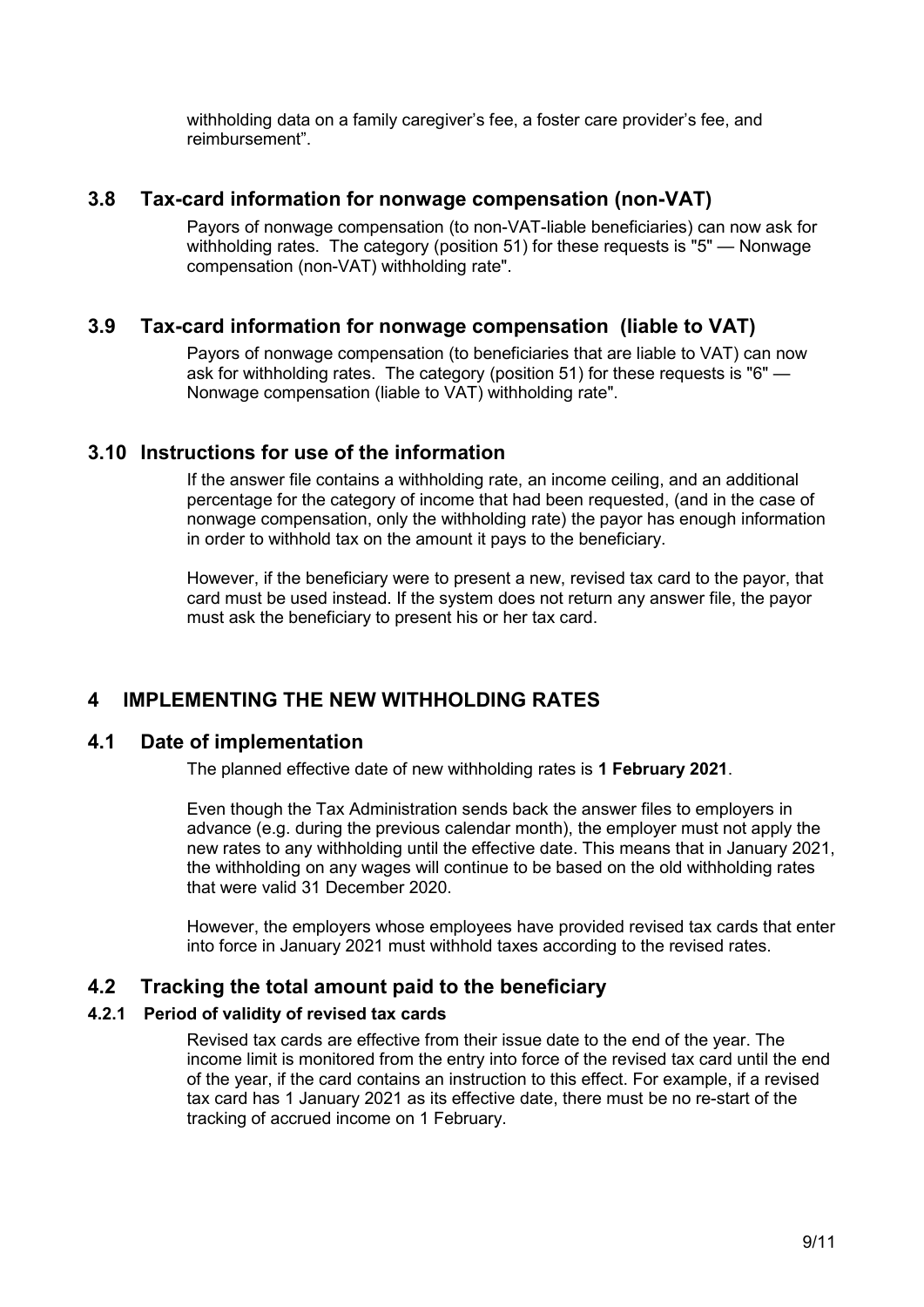## <span id="page-9-0"></span>**5 WHEN THE EMPLOYER (PAYOR) HAS RECEIVED THE WITHHOLDING RATES VIA DIRECT TRANSFER, BENEFICIARIES DO NOT HAVE TO PRESENT THEIR CARD**

Employees need not give a printed tax card to their employer if the employer already has received the withholding data electronically, through direct transfer, from the Tax Administration. Employers must inform their employees that their withholding data has been received online and that there is no need to show the cards.

Starting on the effective date of the year's tax cards, the employer must withhold tax according to the transferred data, unless the employee presents a different tax card (i.e. a card that has been revised).

We recommend that the employers that participate in the direct-transfer scheme become familiar with the information included in the received answer files in good time before the payday. If there is no withholding rate for some or all employees, it is important to ask your employees to present their tax cards.

If the employer has not received the withholding data electronically in the direct transfer procedure, the employee must show their card to the employer. This is the case if, for example, employment begins after the transfer request has been submitted.

If no withholding information has been made available, the employer must apply a rate of 60% on its payments going to the employee.

Because the data on revised tax cards is not transmitted electronically, employees must always show their revised tax cards to the employer in the same way as before.

Although the database of the Tax Administration makes a log of who the users are that send in request files, and of the employers (and others) that have been given the withholding data in the answer files, the Tax Administration's customer service does not disclose the logged information. For this reason, the employer must notify their employee if they have not received any withholding data on the employee in the direct online transfer process. If employees enquire about their details transmitted through direct transfer, these enquiries must not be redirected to the Tax Administration.

# <span id="page-9-1"></span>**6 CARRYING OUT THE WITHHOLDING**

#### <span id="page-9-2"></span>**6.1 Tax cards only contain one ceiling value for income**

The tax card for wages has one income ceiling for all income during the year, the basic rate of withholding and the additional rate for withholding.

The employer must apply the basic rate until the ceiling is reached. After that, the employer must apply the higher rate (called 'additional rate' — *lisäprosentti*) to all the amounts paid to the employee.

If the employee works for several employers, he or she is expected to keep an eye on the ceiling value: if it is exceeded, a revised tax card should be requested. When the new card is available, the employee must present it to all the employers.